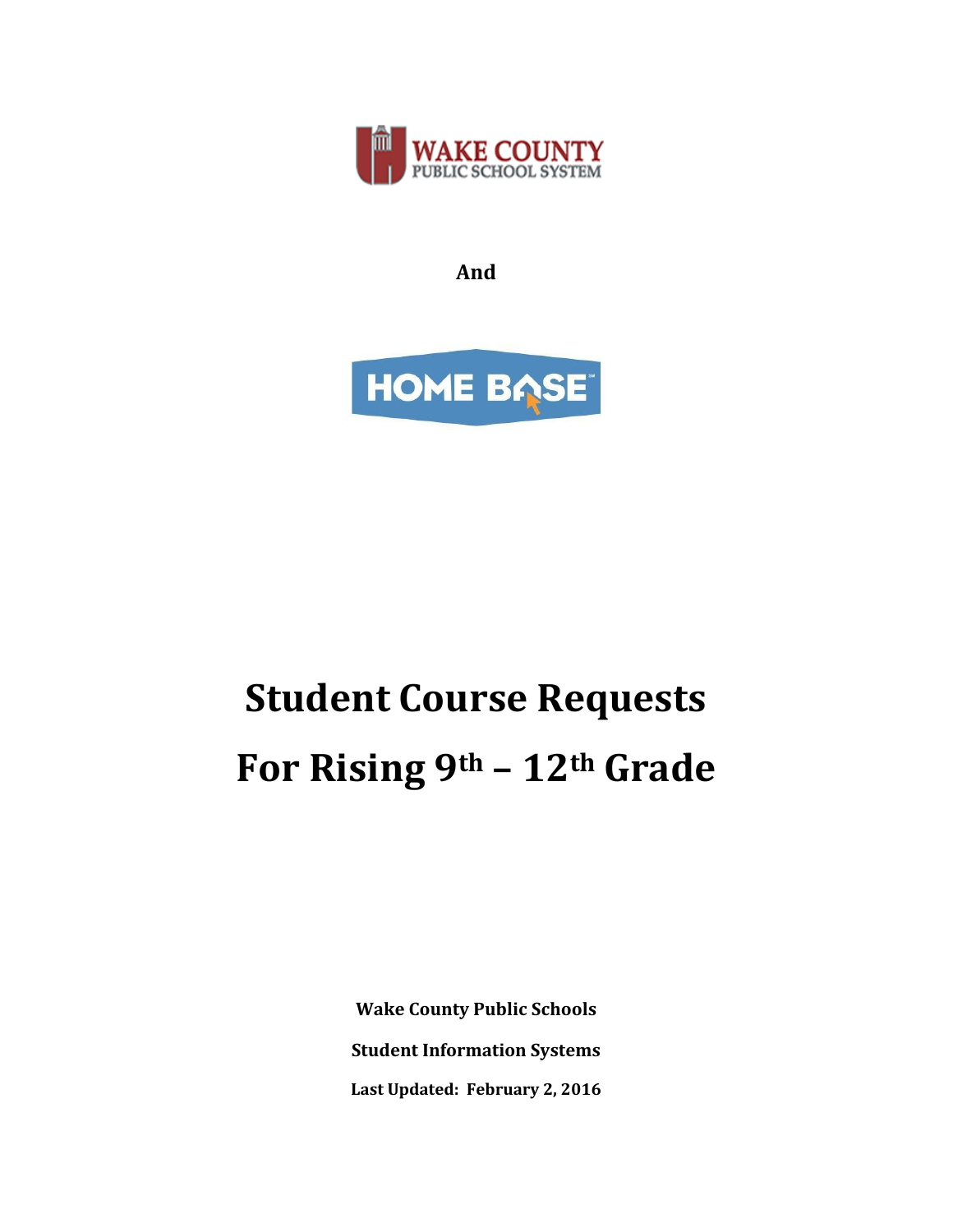

Students will use PowerSchool to enter their course requests for the next school year. Specific information regarding the process will be provided by your school. Use the following URL to access PowerSchool: **https://wcpss.powerschool.com** for the course selection process. Upon clicking on **Student Sign In**, students will be redirected to the NCEdCloud login screen. Access PowerSchool by entering your NCEdCloud username and password assigned by the school.

| <b>NCEdCloud IAM</b><br>Do NOT bookmark this page. |
|----------------------------------------------------|
| $\bullet$<br><b>NCEdCloud</b>                      |
| <b>NCEdCloud Username</b><br>Password              |
|                                                    |

**Important: Screenshots in this document have not been updated to display the correct dates of the next school year , as well as updated course names/numbers.** Therefore, your screen will look differently due to the dates/courses as shown.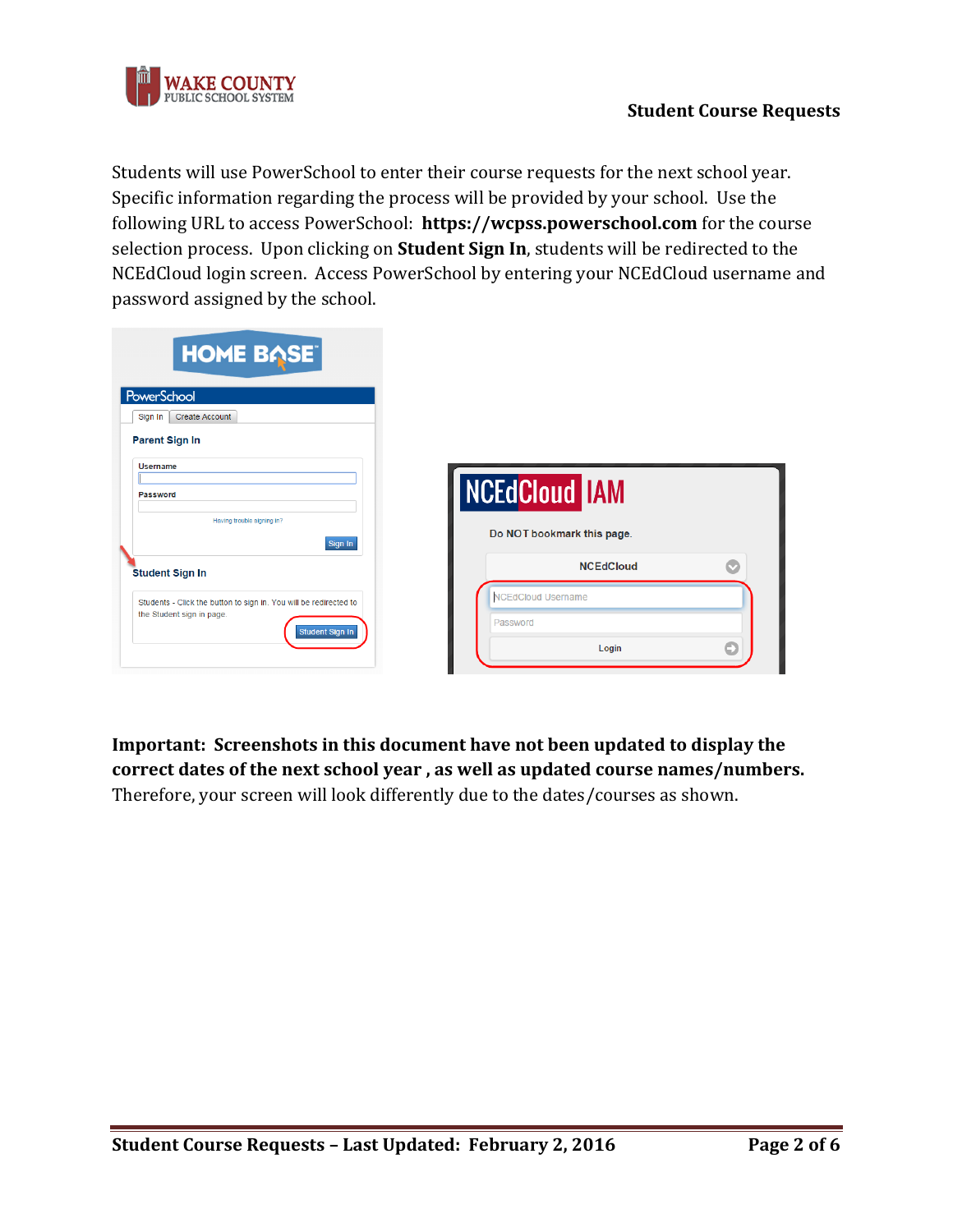

## **Student Course Requests**

#### Once in PowerSchool, click **Class Registration**.



The **Class Registration** screen will appear. The screen will indicate that courses have not been requested by the 0 credit hours at the bottom of the screen.

|                                                                      | Welcome to the Middle Creek High Class Registration System for 2014-2015 : Ly                                                                                             | эе              |
|----------------------------------------------------------------------|---------------------------------------------------------------------------------------------------------------------------------------------------------------------------|-----------------|
| Wednesday, February 19th.                                            | Class registration is open and will remain open for the next two weeks. Please request the courses you would like to schedule for the 2014-2015 school year no later than |                 |
|                                                                      | View course requests                                                                                                                                                      |                 |
| <b>English</b><br>Please select one English course.                  | Click the edit button to request a course $\Rightarrow$                                                                                                                   | 01              |
| Math<br>Please select one Math course.                               | Click the edit button to request a course $\Rightarrow$                                                                                                                   | $\mathscr{S}$   |
| <b>Science</b><br>Please selectione Science course                   | Click the edit button to request a course $\Rightarrow$                                                                                                                   | $\triangledown$ |
| <b>Social Studies</b><br>Please select one Social Studies course.    | Click the edit button to request a course $\Rightarrow$                                                                                                                   | ↗!              |
| <b>Electives</b><br>Please select up to three elective courses.      | Click the edit button to request a course $\Rightarrow$                                                                                                                   | $\mathscr{D}$ . |
| Requires between 4 and 8 credit hours.<br>Requesting 0 credit hours. |                                                                                                                                                                           |                 |
|                                                                      |                                                                                                                                                                           | Submit          |

Follow the course selection instructions provided by the school. If courses for a subject area have already been selected or are optional, a green check will display. If courses are required and have not been selected for a particular area, a red exclamation point will be displayed.

Click the pencil beside the red exclamation point of the subject area in order to select the appropriate course being requested.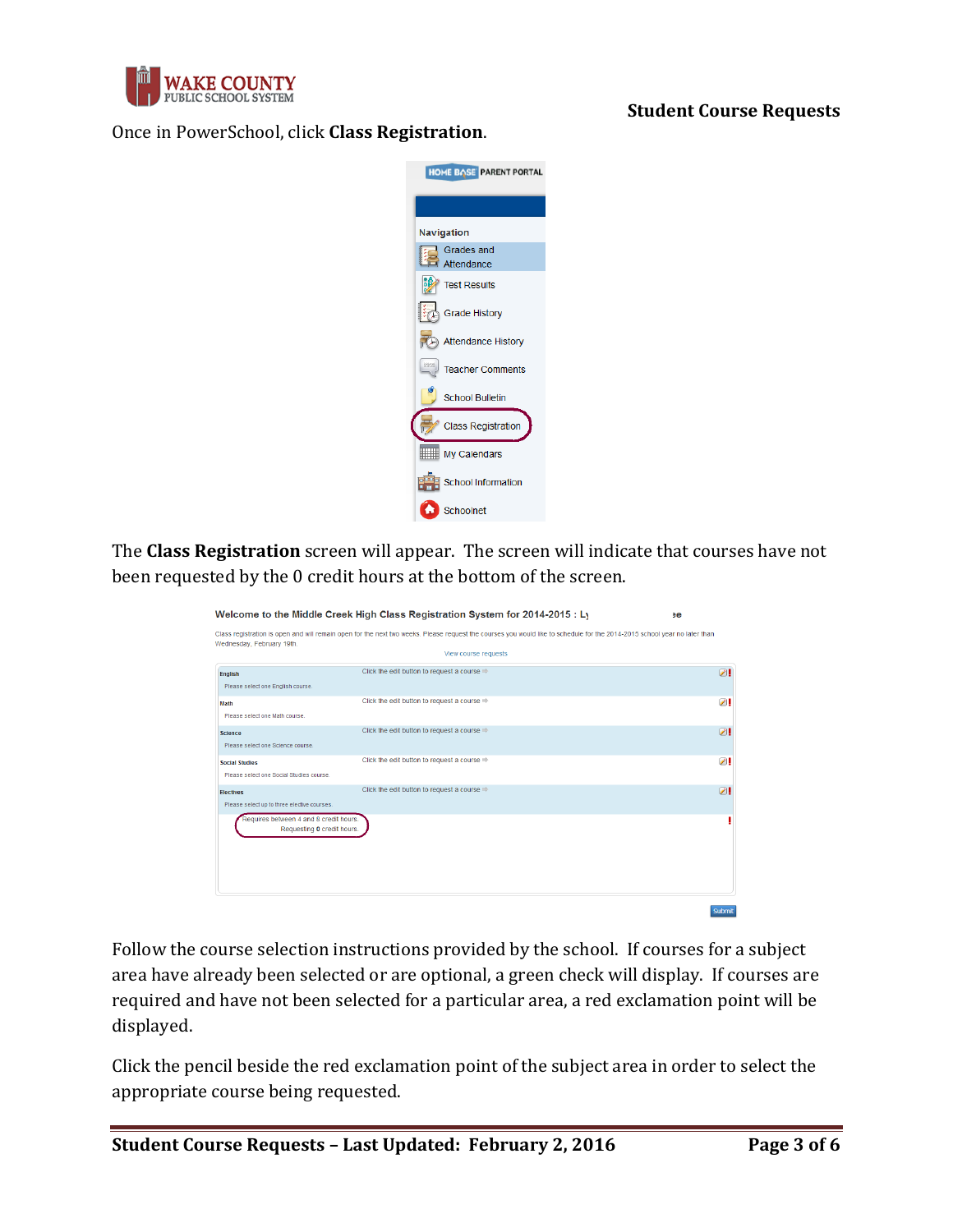

Click the edit button to request a course  $\Rightarrow$ 

A group of courses will be displayed. If there are recommended courses, the recommendation will display beside the course in the **Alerts** column along with the name of the person who made the recommendation. Check the box beside the course being requested. A message may appear indicating the number of courses needed to select.

| ☑ | Course Name               | <b>Number</b> | <b>Credits</b>      | Prerequisite Note            | Alerts      |
|---|---------------------------|---------------|---------------------|------------------------------|-------------|
|   | <b>English II Honors</b>  | 10225X0       | 1                   |                              | Recommended |
|   | <b>Creative Writing I</b> | 10252X0D      | 1                   |                              |             |
|   | <b>ENGLISH II</b>         | 10222X0       | 1                   |                              |             |
|   | <b>NEWSPAPER I</b>        | 10312X0G      | 1                   |                              |             |
|   | YEARBOOK I                | 10312X0A      | 1                   |                              |             |
|   |                           |               | $<<$ first $<$ prev | $\mathbf 1$<br>next > last > |             |

Select **Cancel** if you are not ready to save the course selection or click **Okay** to save the selected course and proceed to another subject area.



The screen will display information regarding your selection.

|                                                                             | English II Honors  | 10225X0  |  |  |  |
|-----------------------------------------------------------------------------|--------------------|----------|--|--|--|
|                                                                             | Creative Writing I | 10252X0D |  |  |  |
| Γl                                                                          | <b>FNGLISH II</b>  | 10222X0  |  |  |  |
| O                                                                           | <b>NEWSPAPER I</b> | 10312X0G |  |  |  |
|                                                                             | YEARBOOK I         | 10312X0A |  |  |  |
| $<<$ first $<$ prev<br>You may select 1 course. You have selected 1 course. |                    |          |  |  |  |

The selected course will display on the screen, along with a green check to indicate you have completed the requirement for that subject area.

| <b>English</b>                    | <b>English II Honors</b> |  |
|-----------------------------------|--------------------------|--|
| Please select one English course. | 10225X0 - 1 credits      |  |
|                                   |                          |  |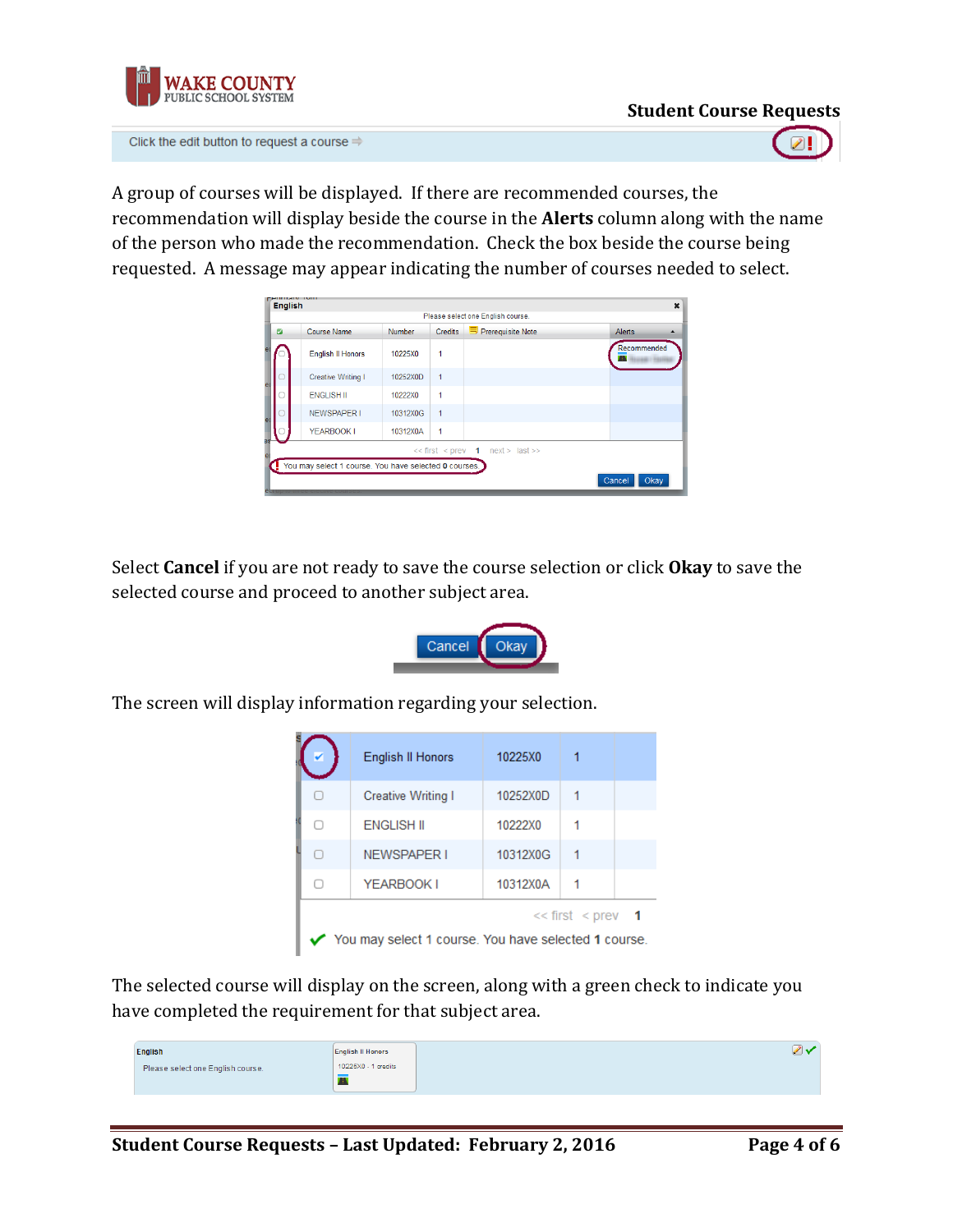

# **Student Course Requests**

Proceed to select courses for each subject area. When courses are selected, the number of credit hours will be displayed at the bottom of the screen.

|                                                                      |                                                                             | View course requests |                                                   |               |
|----------------------------------------------------------------------|-----------------------------------------------------------------------------|----------------------|---------------------------------------------------|---------------|
| <b>English</b><br>Please select one English course.                  | <b>English II Honors</b><br>10225X0 - 1 credits<br>$\overline{\mathbf{r}}$  |                      |                                                   | ファ            |
| Math<br>Please select one Math course.                               | <b>MATH II HONORS</b><br>22015X0 - 1 credits<br><b>A</b>                    |                      |                                                   | $\mathcal{L}$ |
| <b>Science</b><br>Please select one Science course.                  | <b>BIOLOGY HONORS</b><br>33205X0 - 1 credits<br>$\overline{\mathbf{A}}$     |                      |                                                   | フィ            |
| <b>Social Studies</b><br>Please select one Social Studies course.    | <b>Civics &amp; Economics Hong</b><br>42095X0 - 1 credits                   |                      |                                                   | ファ            |
| <b>Electives</b><br>Please select up to three elective courses.      | Music Appreciation - MS (Theater Arts I (Beginning)<br>52162X0A - 1 credits | 53152X0A - 1 credits | Prog & Broadcast I-Theate<br>53612X0B - 1 credits | $\mathbb{Z}$  |
| Requires between 4 and 8 credit hours.<br>Requesting 7 credit hours. |                                                                             |                      |                                                   |               |

Click **Submit**.



Be sure to have selected the required number of courses indicated by the school's instructions. If the required number of courses is not selected, the screen will prompt a failure message preventing submission. Proceed to select the required courses and **Submit** again.



When the course requests submission is successful, the following screen will appear listing the course selections for the next school year.